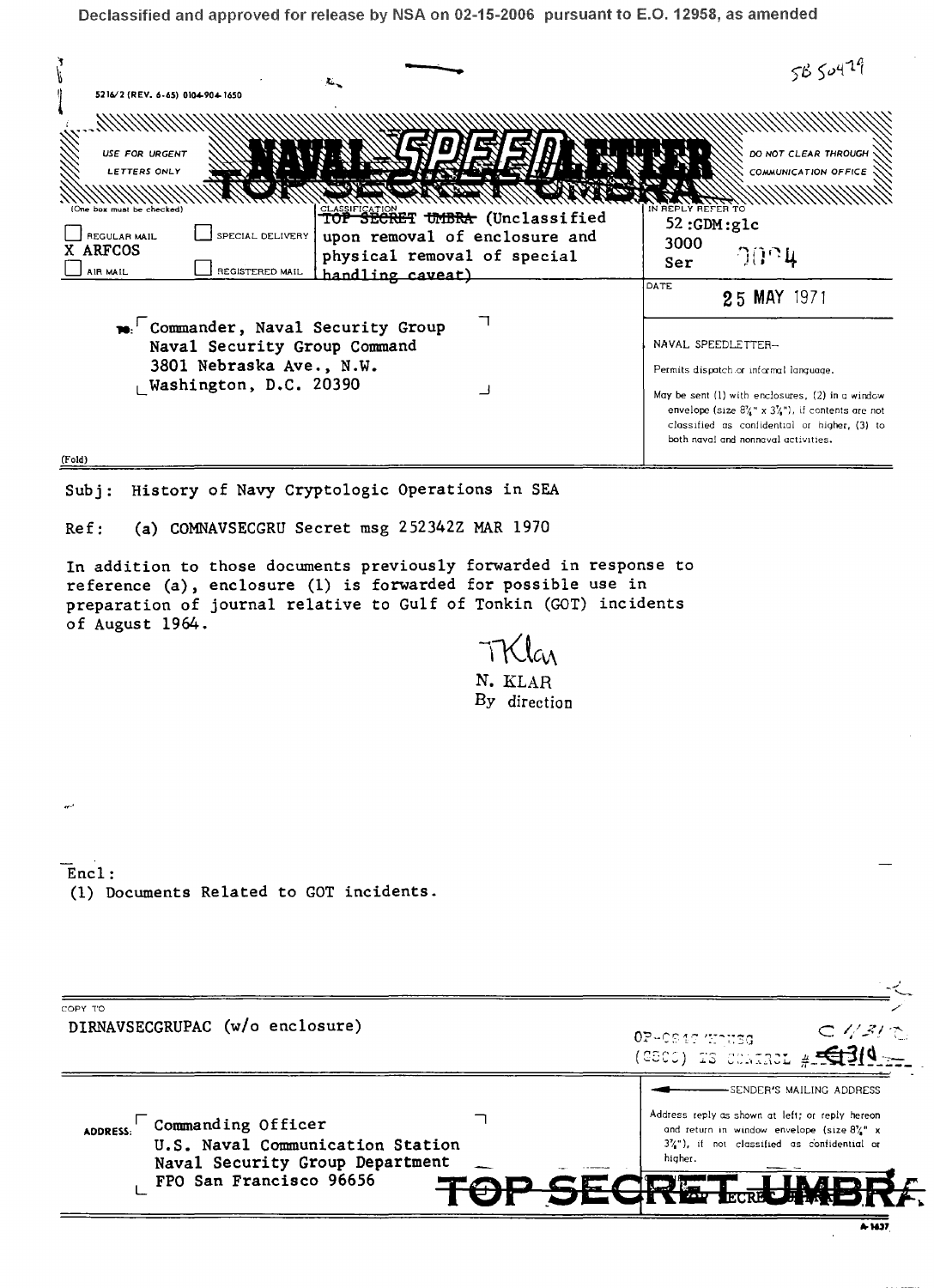| <b>RS ONLY</b><br>CLASSIFICATION TO UMBRA (Unclassified<br>box must be checked)<br>SPECIAL DELIVERY<br>upon removal of enclosure and<br>REGULAR MAIL<br>X ARFCOS<br>physical removal of special<br>REGISTERED MAIL | ielo.<br>DO NOT CLEAR THROUGH<br><b>COMMUNICATION OFFICE</b><br>NASALY LEFER TO<br>52:GDM:glc<br>3000<br>自言り毎<br>Ser                                                                                                                                                                                     |  |
|--------------------------------------------------------------------------------------------------------------------------------------------------------------------------------------------------------------------|----------------------------------------------------------------------------------------------------------------------------------------------------------------------------------------------------------------------------------------------------------------------------------------------------------|--|
| handling caveat)<br><b>AIR MAIL</b><br>m. Commander, Naval Security Group<br>Naval Security Group Command<br>3801 Nebraska Ave., N.W.<br>Washington, D.C. 20390                                                    | DATE<br>25 MAY 1971<br>NAVAL SPEEDLETTER-<br>Permits dispatch or informal language.<br>May be sent (1) with enclosures, (2) in a window<br>envelope (size $8\frac{7}{4}$ x $3\frac{7}{4}$ "), if contents are not<br>classified as confidential or higher, (3) to<br>both naval and nonnaval activities. |  |
| (Fold)                                                                                                                                                                                                             |                                                                                                                                                                                                                                                                                                          |  |

Subj: History of Navy Cryptologic Operations in SEA

Ref: (a) COMNAVSECGRU Secret msg 252342Z MAR 1970

In addition to those documents previously forwarded in response to reference (a), enclosure (1) ia forwarded for possible use in preparation of journal relative to Gulf of Tonkin (GOT) incidents of August 1964.

> N; KLAR By direction

Encl: (1) Documents Related to GOT incidents.

CCPY TO

DIRNAVSECGRUPAC (w/o enclosure) -SENDER'S MAILING ADDRESS Address reply as shown at left; or reply hereon ADDRESS: Commanding Officer  $\overline{\phantom{a}}$ and return in window envelope<sup>·</sup> (size 81/4<sup>1</sup> X U.S. Naval Communication Station 31 / <sup>1</sup> "), if no! classified as contidentlal or hiqher. Naval Security Group Department FPO San Francisco 96656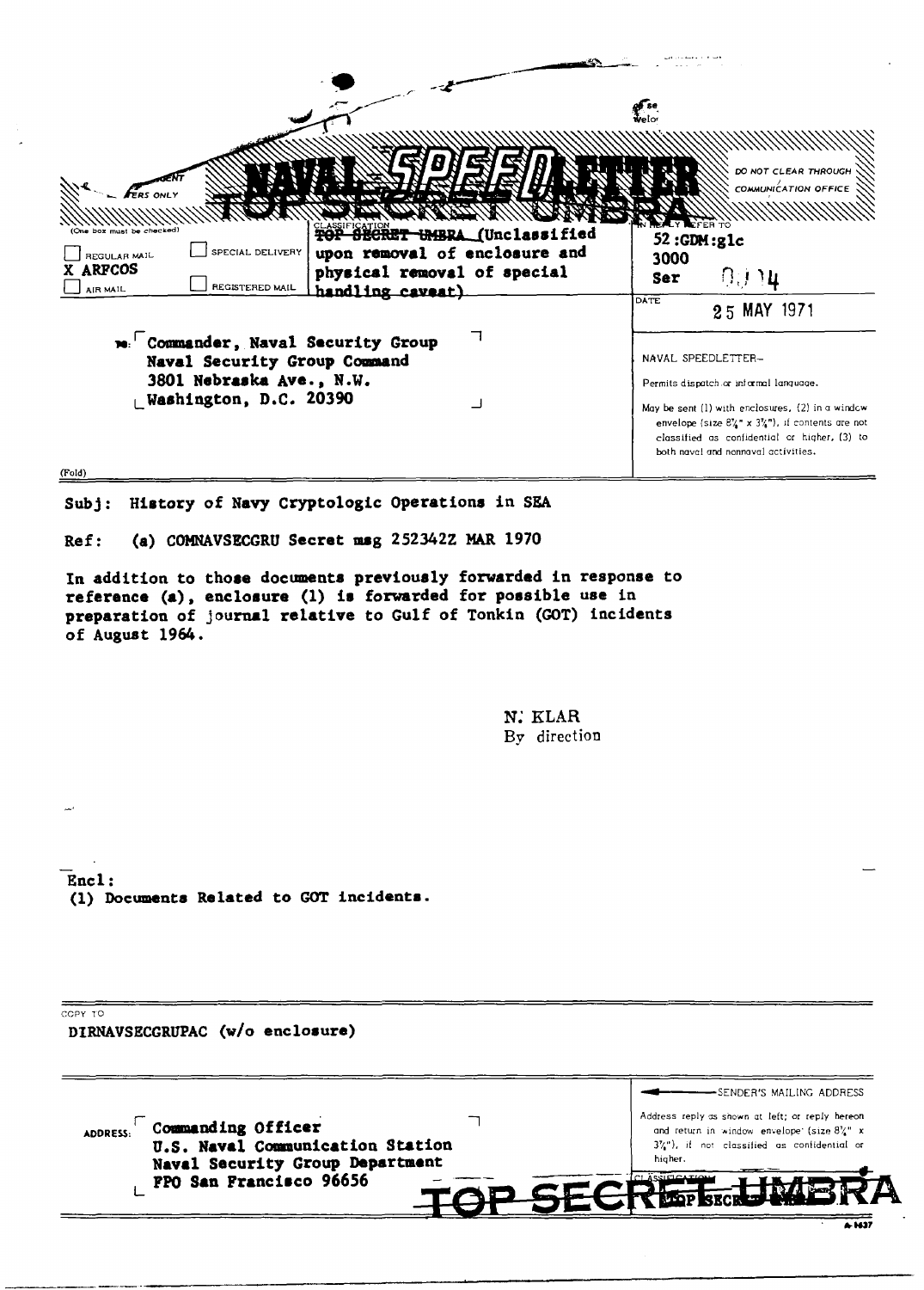

Enclosure (1)